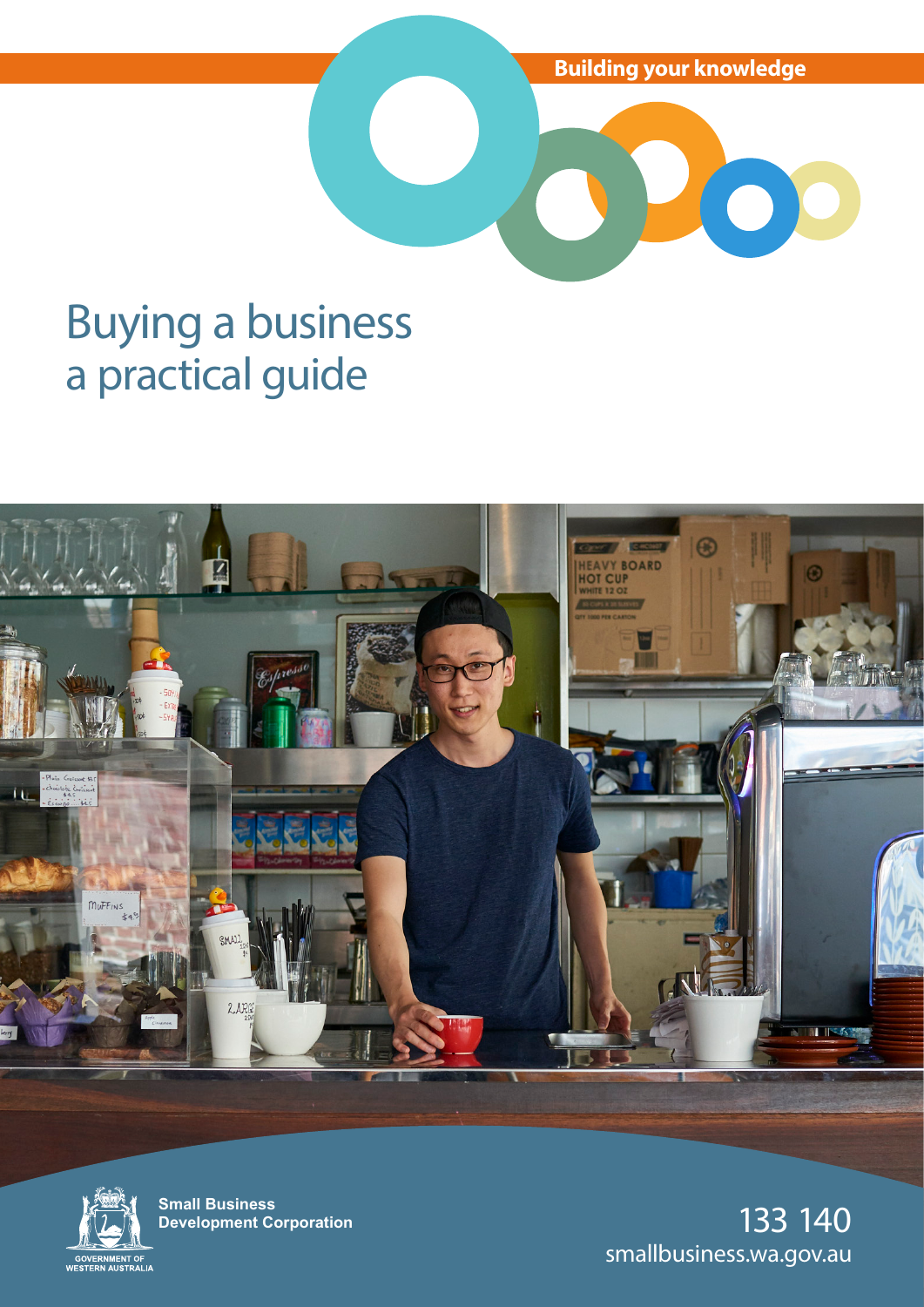

# A practical guide to buying a business

The option to buy an existing business can be appealing to many potential small business owners, however, it comes with advantages and disadvantages. The key is finding the right type of business for you.



# Find the right business

Once you've decided to venture into self-employment, you need to choose whether to start your enterprise from scratch or buy an existing business.

| <b>Buying a business</b>                                                                                                                                                                                                                                                                                                                                                                                        | Starting a business from scratch                                                                                                                                                                                                                                           |
|-----------------------------------------------------------------------------------------------------------------------------------------------------------------------------------------------------------------------------------------------------------------------------------------------------------------------------------------------------------------------------------------------------------------|----------------------------------------------------------------------------------------------------------------------------------------------------------------------------------------------------------------------------------------------------------------------------|
| Pros<br>initial establishment and ground work has<br>been done<br>• client base is established<br>systems, stock levels and equipment are in place<br>staff are trained<br>• there is an existing market for the product/service<br>having existing proven financial records could<br>$\bullet$<br>make it easier to access finance                                                                             | Pros<br>flexibility and freedom to make your<br>own decisions<br>choose your location, premises, equipment<br>and suppliers<br>develop your own operating systems<br>choose your own staff and train them according to<br>your needs<br>create the business image you want |
| Cons<br>• may suffer from previous owner's bad reputation<br>there could be bad debtors, unknown creditors or<br>٠<br>other financial or legal liabilities<br>business goodwill can be over-valued<br>$\bullet$<br>you may need to honour or renegotiate<br>٠<br>existing contracts<br>• current staff may not welcome new owners<br>you may need to invest additional money to make<br>the business successful | Cons<br>researching a businessidea and assessing risk takes<br>time and money<br>sourcing start-up finance can be difficult<br>building goodwill takes time<br>suppliers may not initially extend credit<br>may take some time to become profitable                        |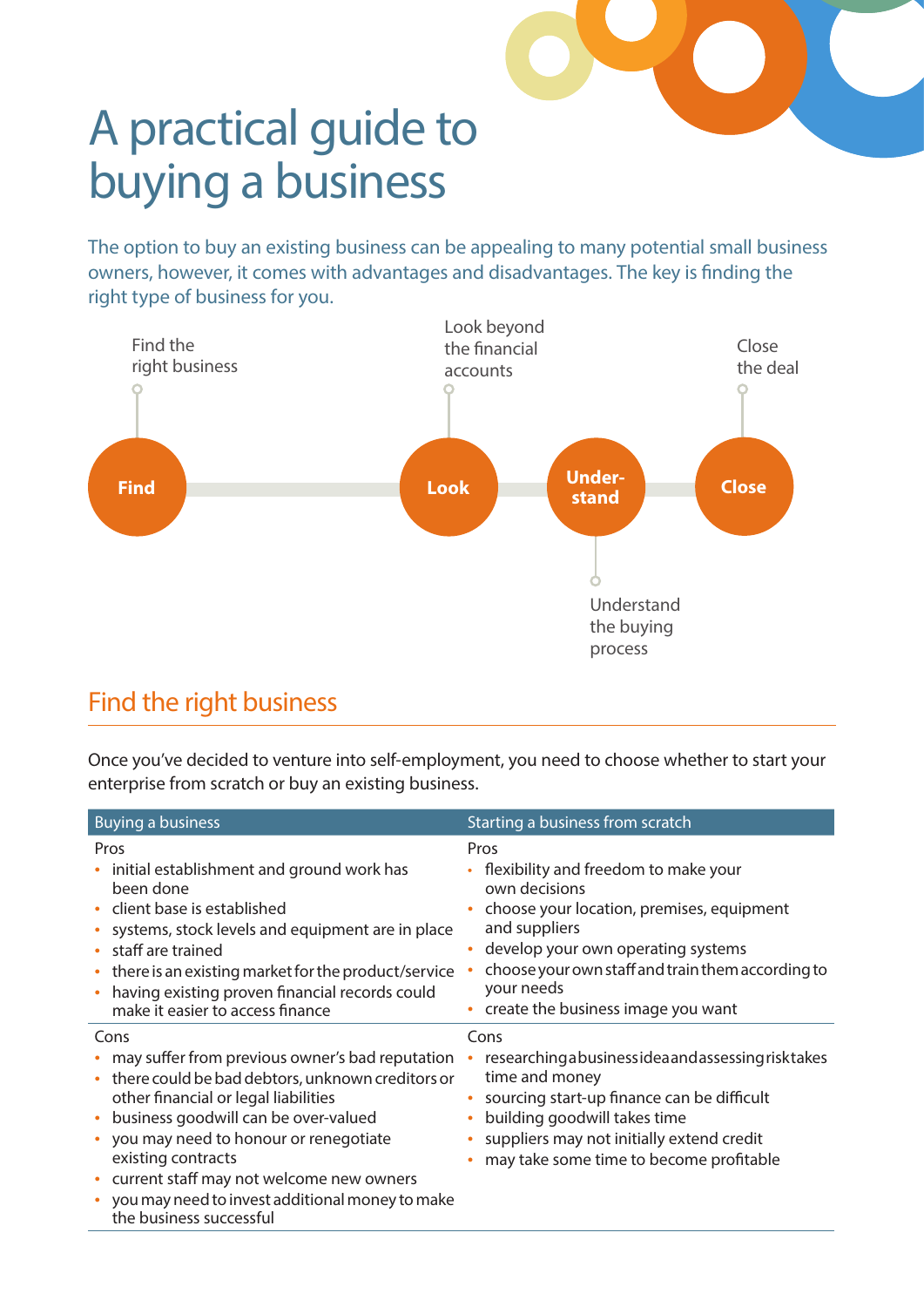If you decide to purchase an established business, it's important to be clear about what type of operation suits your skills and knowledge, and to understand your motivation for becoming a business owner. Do your research before making any decisions.

#### Key questions to ask before choosing a business

|                                                                                                                                         | Yes | <b>No</b> | <b>Unsure</b> |
|-----------------------------------------------------------------------------------------------------------------------------------------|-----|-----------|---------------|
| Are you physically, financially and emotionally suited to the business?                                                                 |     |           |               |
| Do you have the necessary skills, experience, time, resources and commitment<br>to make this business a success?                        |     |           |               |
| Will the business provide what you want in relation to working hours, the<br>income you need, and the impact on your family and career? |     |           |               |
| Do you think you will enjoy operating this type of business on a<br>day-to-day basis?                                                   |     |           |               |
| Do you like to have people around you at work?                                                                                          |     |           |               |
| Are you comfortable negotiating with suppliers and customers?                                                                           |     |           |               |
| Do you like to manage people?                                                                                                           |     |           |               |
| Are you happy to work outside normal working hours (including<br>weekends or evenings)?                                                 |     |           |               |

# Three key steps to prepare for self-employment

1. Be honest

 Running your own business can be very demanding, so be sure of your reasons for self-employment.

2. Be realistic

 While being your own boss may provide self-satisfaction, independence and the potential to earn more money, it can also mean:

- long and irregular hours
- foregoing a regular income
- possible business failure and loss of your personal assets
- an impact on your lifestyle and personal relationships
- feelings of isolation and frustration
- 3. Be self-critical
	- Running a successful business means you need to be:
	- organised and able to plan ahead
	- able to use your initiative and be ready for hard work
	- confident in the product/service offered by your business
	- confident in your own abilities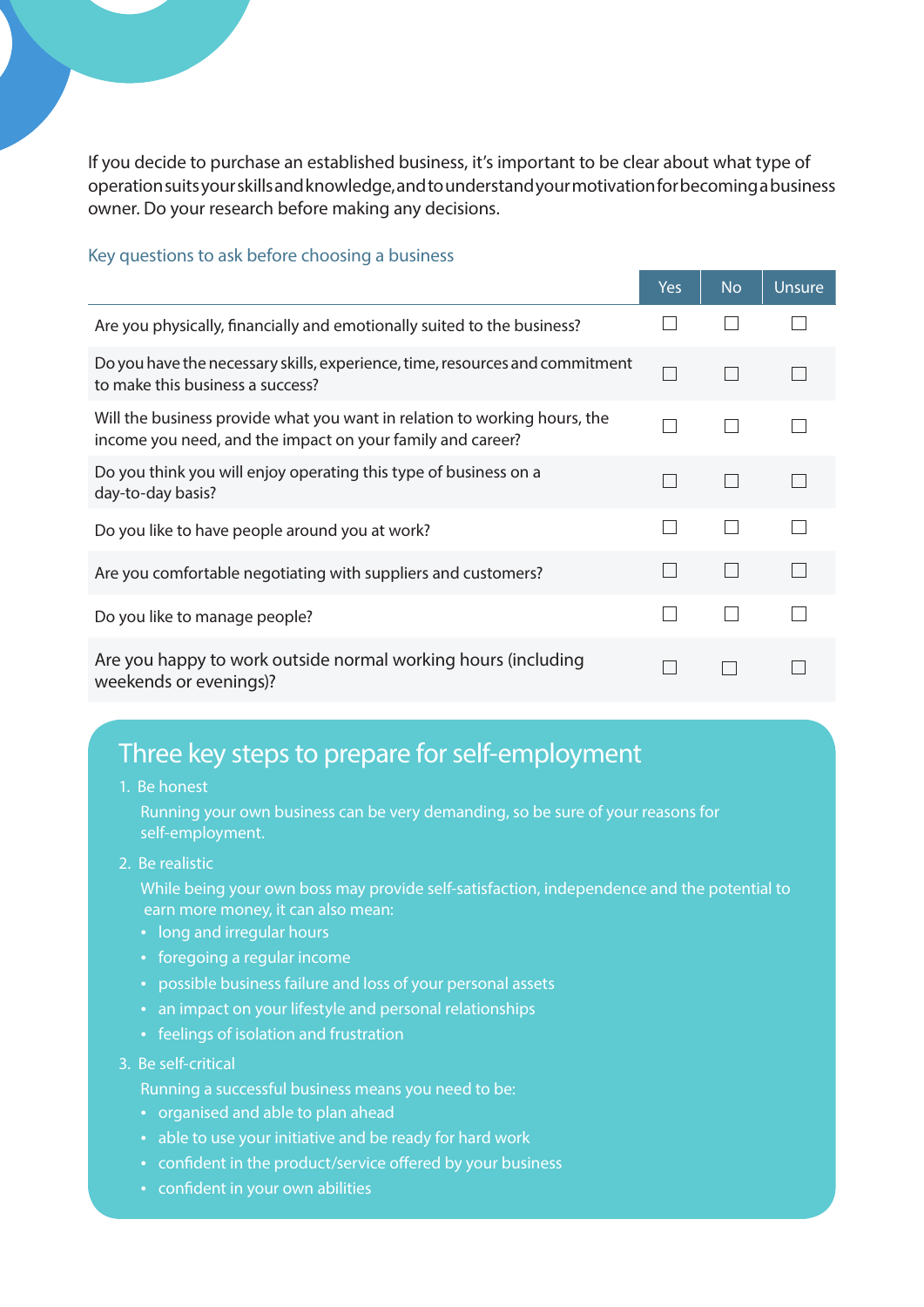### Rating business characteristics

Review the following key aspects of a business and tick those that matter most to you.

|                              | <b>Essential</b> | <b>Desirable</b>         | Unimportant              |
|------------------------------|------------------|--------------------------|--------------------------|
| Can be operated from home    |                  |                          |                          |
| Close proximity to home      |                  | in a                     |                          |
| Long-term leasing option     |                  |                          |                          |
| Low staff levels             |                  | L                        |                          |
| Mainly a cash-based business |                  |                          |                          |
| Office-based                 |                  | $\mathbf{L}$             |                          |
| Online business              |                  |                          |                          |
| Outdoor-based                |                  | $\overline{\phantom{0}}$ | <b>The State</b>         |
| Product-based                |                  |                          |                          |
| Service-based                |                  |                          |                          |
| Retail environment           |                  |                          |                          |
| Solid customer base          |                  |                          | $\overline{\phantom{a}}$ |
| Strong growth potential      |                  |                          |                          |
| Well established brand       |                  |                          |                          |

# Can you afford it?

It's important to crunch the numbers before you commit to buying a business. How much money do you have to invest? Will this business support your current lifestyle? Seek advice from your accountant in the early stages of planning to avoid the disappointment of not being able to afford your chosen business.

### Finding a business – where to look

Once you've determined the best type of business for your needs, it's time to start researching one to buy. Businesses for sale are usually advertised in newspapers (under business opportunities or businesses for sale), industry magazines, and the internet. Your accountant may also be able to assist. While business brokers and commercial real estate agents are excellent resources, be aware that they often represent the interest of the business seller and will be receiving a commission on the sale. The Business Brokers Association (WA) can assist you in finding a broker.

### bbawa.com.au

If you're thinking about buying a franchise, start with the Franchise Council of Australia. Also consider completing the online courses through Griffith University, some are free while others will cost a few hundred dollars.

franchise.edu.au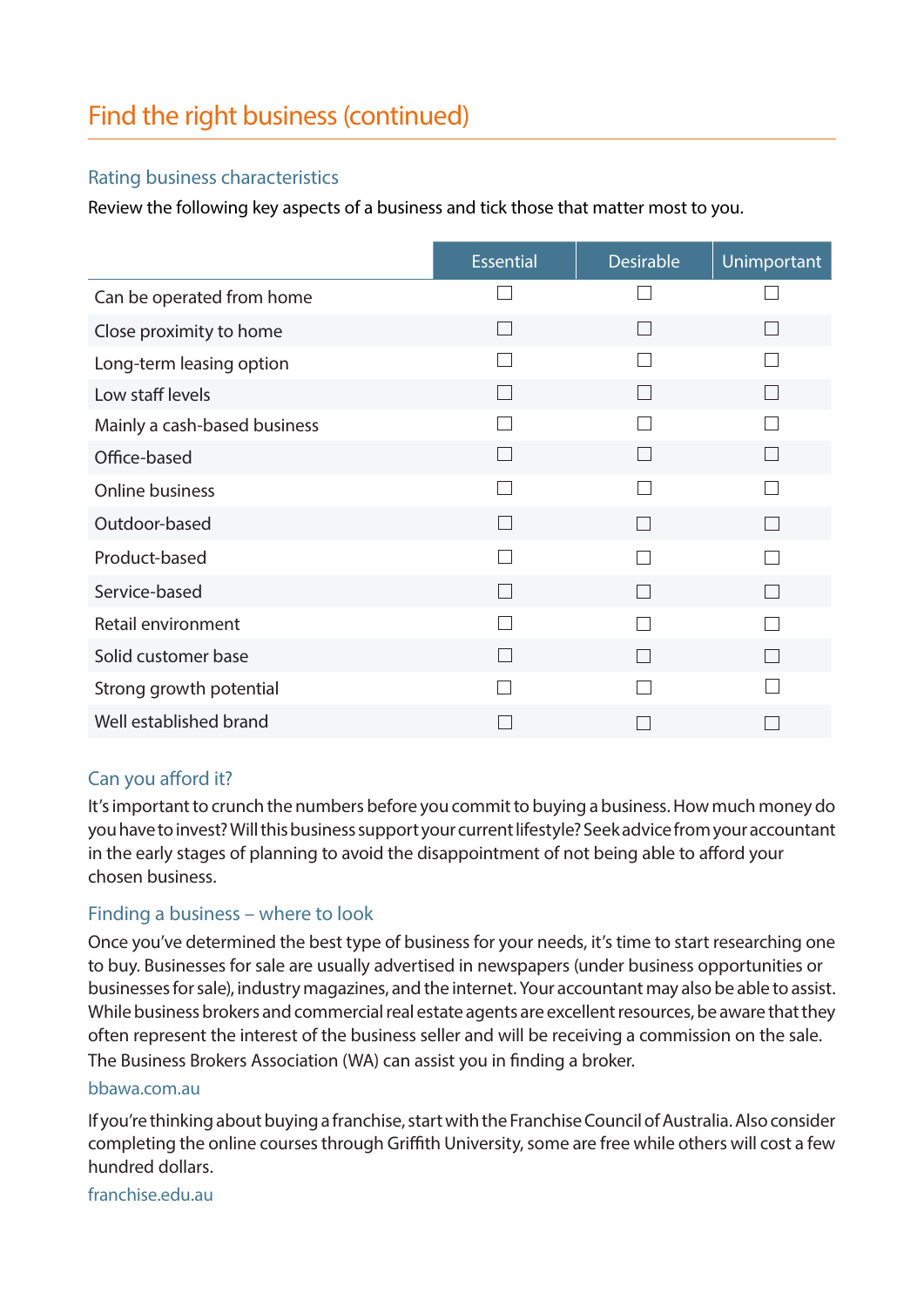### **Buying checklist**

- Take your time; buying a business is a major commitment, don't rush the decision.
- Undertake research; look at industry trends, determine who are the main suppliers and customers. The more you know, the better you can analyse the viability of a business.
- Improve your skills; if you need extra knowledge consider doing a short course or workshop.
- Don't buy the first business you see; look at as many as possible before putting in an offer. This way you'll get a feel for the industry standards in relation to turnover, profitability, staffing levels etc.
- Get a second opinion; once you find a suitable business, talk with someone who is independent of the transaction and understands the industry – perhaps your accountant.

# Analysing the chosen business

Not all businesses for sale are a good investment. Before buying you need to understand exactly what you are paying for.

You need to:

- conduct due diligence and evaluate the risk
- have the business independently valued
- assess existing employees against your business needs
- investigate taxation requirements

Speak to an accountant or tax professional to understand your tax obligations or visit the Australian Taxation Office.

#### ato.gov.au

#### Due diligence and evaluating risk

'Due diligence' involves undertaking a thorough review of the business to determine the likelihood of its future success. It usually takes place after you submit an offer and before you sign the final contact. Be sure to include the term 'subject to due diligence' in your offer.

You will need:

- certified financial statements for the previous three years
- a balance sheet to identify assets and liabilities
- a list of the plant, equipment, fixtures and fittings the vendor intends to sell, along with the current valuation and associated warranties and guarantees. Before buying, confirm they can prove ownership
- a copy of the lease agreement (if the premises are leased)
- a copy of the franchisor's agreement and disclosure statement (if the business is a franchise)

Don't sign any offers or pay any money until you have been provided with all of the above, you have assessed the business and obtained independent professional advice.

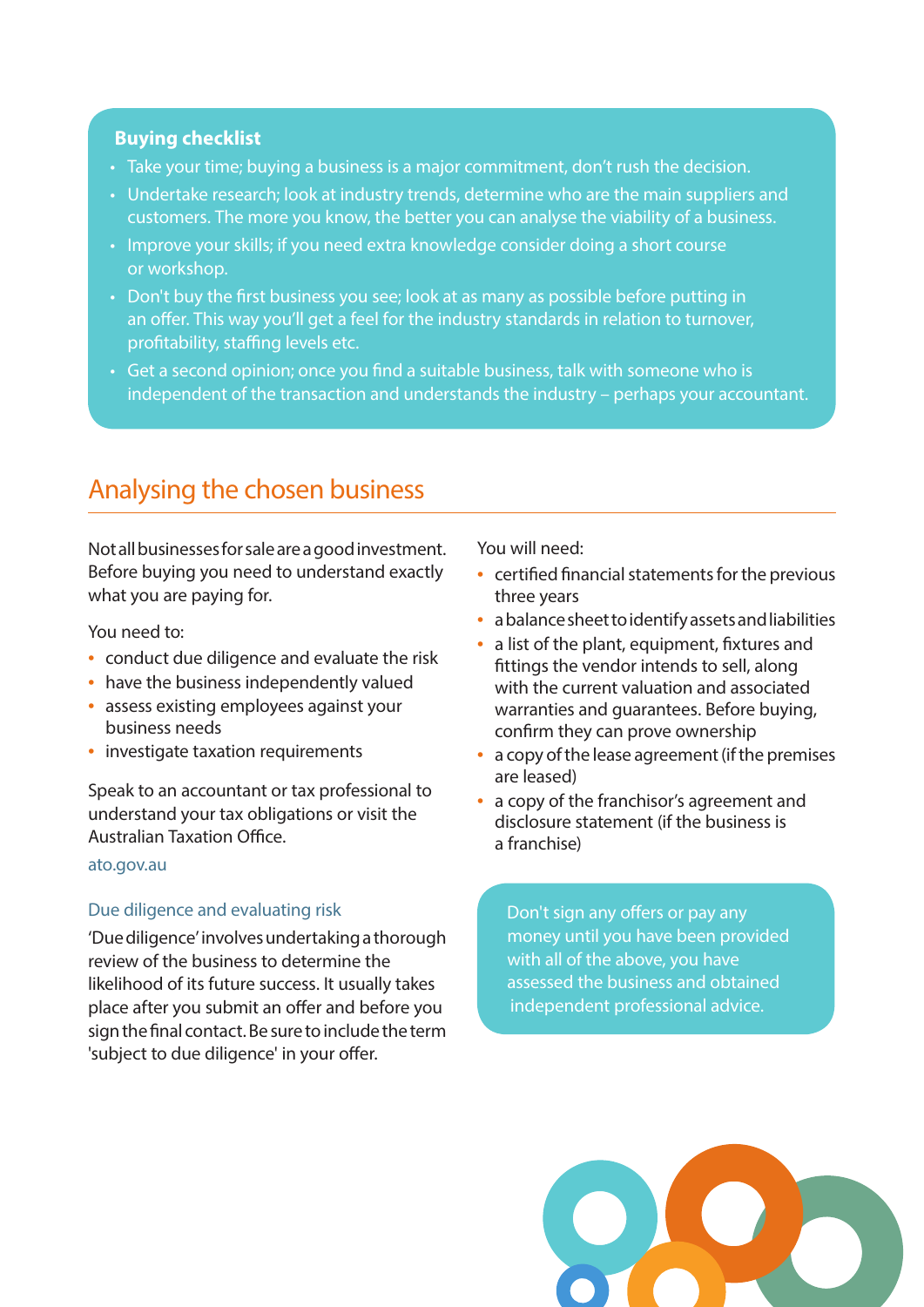# Analysing the chosen business (continued)

When you've found a business you would potentially like to purchase there are several aspects to evaluate, particularly the financial viability. You may wish to engage an accountant; however you should still conduct an analysis yourself.

This includes asking:

- Why is the business for sale?
- Will the business still operate successfully without the previous owner? How many customers will disappear once the owner leaves?
- Does the business have growth potential?
- Do sales rely on a small group of customers? What would be the impact if they took their business elsewhere?

#### **Educate yourself**

Our free 'Starting a Business' workshop will take you through the essentials of starting a business, and the 'Understanding Business Financials' workshop will help you understand key financial information. Visit **smallbusiness.wa.gov.au** to book

your place.

### Undertake a financial evaluation

Your first step is to obtain and review:

- Contracts already in place: They could be with suppliers, clients, landlords or employees. If you are unhappy, how easily can you break the contract and what are the potential penalties?
- Existing lease and conditions: Under what terms are the current premises leased? Are you able to renegotiate in relation to potential renovations or an extension of the lease?
- Financial records: Review at least three years of financial data, including balance sheets, profit and loss statements and asset registers.

#### Business benchmarks

Use benchmarking reports to compare the sales and expenses of the proposed business against industry averages. Full reports are available from the SBDC or search for 'small business benchmarks' at ato.gov.au

#### **Industry ROI%**

To find the ROI (return on investment) for your industry ask a business broker or accountant.

### Valuing a business

An independent valuation will confirm whether you are paying a fair price. There are three main methods of valuing a business.

- Return on investment = net profit  $x$  100 ÷ price
- Asset value = assets of the business + goodwill
- Market value  $=$  turnover x industry multiple (this is rarely used for retail businesses)

#### **Important points to check**

- Is it reasonable to assume that profits will continue at the current levels?
- Will the profits cover loan repayments, the cost of maintaining and replacing business assets, and allow you to progressively recover your investment over the commercial life of the business?
- What is the condition and current market value of the plant, equipment and other assets?
- Is the goodwill of the business a realistic figure?
- Is the profit percentage higher or lower than industry standards?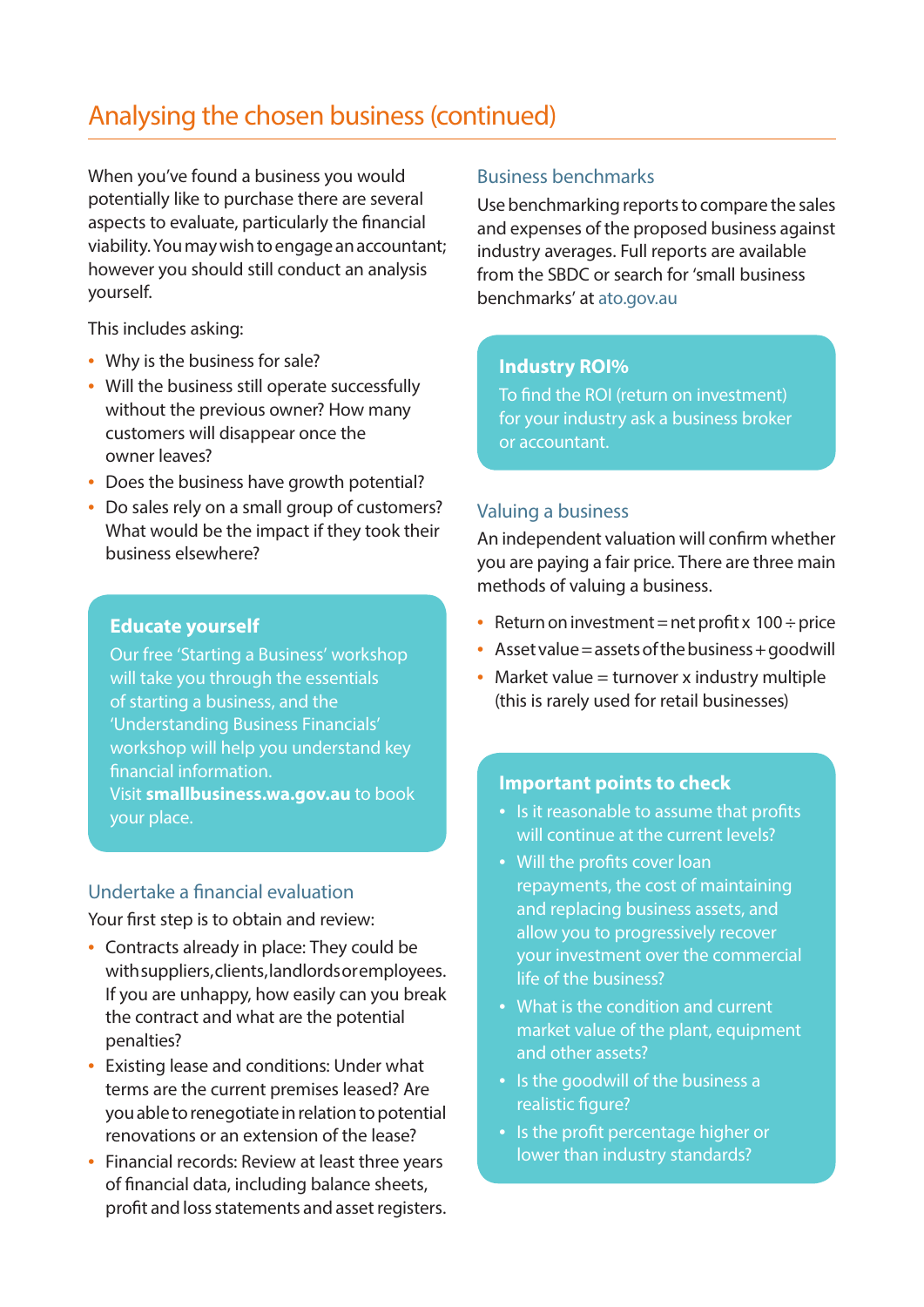# Look beyond the financial accounts

There's more to a business than financial data. A savvy buyer will look at aspects of a business that contribute to its earning potential and reputation and ask the right questions. Bear in mind there's always a reason why the business is up for sale.

# Employees

In most industries, employee costs account for one of the largest expenses. If staff will be transferring with the business you need to be aware of your responsibilities. Specific requirements regarding the transfer of a business and employee entitlements will vary according to which industrial relations system covers the business. For state system employees visit commerce.wa.gov.au and for those covered by the national system visit fairwork.gov.au

Also consider how many employees are involved, the length of time they've been with the business, their rates of pay, and whether they're due to take extended periods of leave.

# Industry

Learn about the industry in which the business operates. Consult with business associations, other business owners, trade journals, and the IBISWorld database at our office.

# Marketing

Meeting your customers' needs means understanding the products, methods of distribution, pricing and promotion.

- Will you be selling to many customers or just a few?
- Is the customer base expanding or contracting and where is it located?
- How much time and money has been spent on promotion and advertising? Would you need or want to change this?
- Is the advertising reaching your target market? How is this being measured?

See our *Building your knowledge: 'Marketing and branding*' guide and attend our marketing workshops. Visit smallbusiness.com.au to find out more and book your place.

# **Competition**

To differentiate your business you need to understand who your competition will be and what they are doing.

- What is the unique selling proposition (USP) of your business – how does it stand out from the competition? Does this USP already exist or is there opportunity to develop one?
- What recent movements have there been in the market? Have competitors closed down or started up?

### Location

The nature of your business will determine the characteristics you should seek in a building and a location.

- Are there local council plans for rezoning, developments or street changes that would impact on the premises or access to it?
- Are the local demographics changing, for example shifting from young families to retirees?
- Are there restrictions on trading hours?
- Is there adequate parking for customers, staff and delivery vehicles?
- For retail shops, is there adequate floor space to display a full range of products? Does the lease allow you to sell the business and re-assign the lease, or sub-let a space?
- Will an expensive fit-out be required?

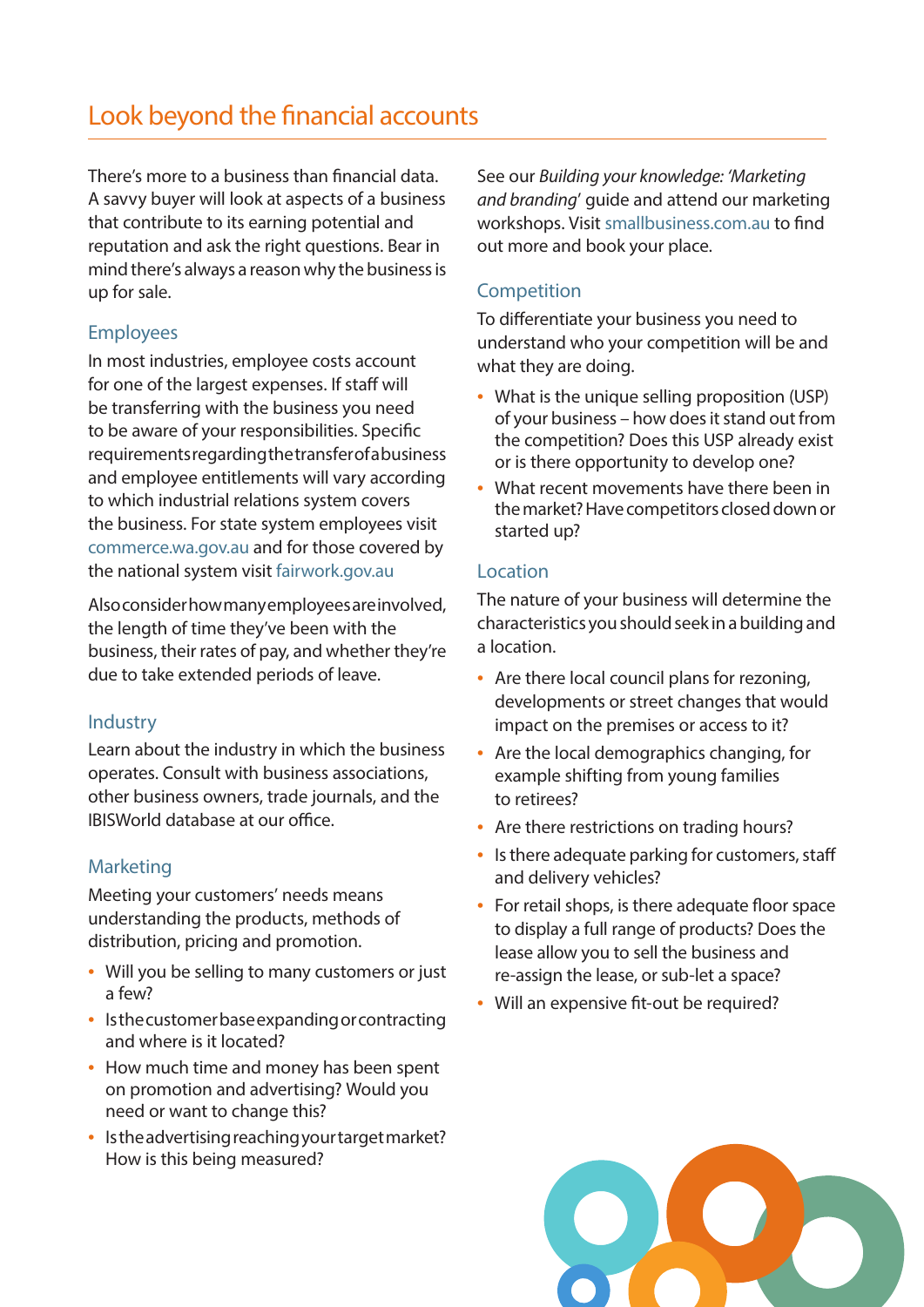## Stock

Before you purchase a business, a physical count of existing stock should be undertaken by an independent stocktaking firm. Its value, quality and levels will affect the purchase price of the business.

- Does the stock reflect the type of product you would like to sell?
- Are you paying for a large proportion of obsolete stock?
- Is there sufficient stock or will you need to buy large quantities immediately after purchasing the business?
- How long does it take to restock?
- Is there an efficient stock control system in place?
- Will you be responsible for any guarantees or warranties associated with the stock?

## Buildings, equipment, furniture and fixtures

The physical fit-out of business premises needs to be taken into consideration when planning for long-term growth.

- Does the building suit the needs of the business? Does it require major renovations?
- Is the equipment in good working order? If it needs maintenance, how much will this cost?
- Is the equipment free of debt?
- Are the equipment and fixtures valued at market value or book value?
- Does the building, equipment, furniture and fixtures conform to relevant legislation and regulations?
- Does the building have adequate security?
- If the business is a shop or factory, are local council zoning laws and health regulations being met? Are there any outstanding orders against the business? When were the premises last inspected?

Reduce the risks of buying a business by making sure all plant and equipment is in good working order, checking the vehicles are licenced, and that there are no interests on the property being sold. Check the Personal Property and Securities Register at ppsr.gov.au

## Administration

It's important to obtain complete records before taking over the business.

- Has the business maintained good records? If not, how would you improve them?
- Does the record keeping system use particular software? How easy will it be to learn?
- Do you know how to use financial and managerial data to help you plan?
- Do you know how to interpret cash flow statements, balance sheets and profit and loss statements?

# Licences and insurance

Business insurance and licence requirements depend on the type of business, the industry in which it operates and its physical location.

Refer to our Building your knowledge: 'Business Insurance' guide for more information.

- Does the business have adequate insurance against loss, fire, theft, and public liability?
- Do you have your own personal cover against sickness and death?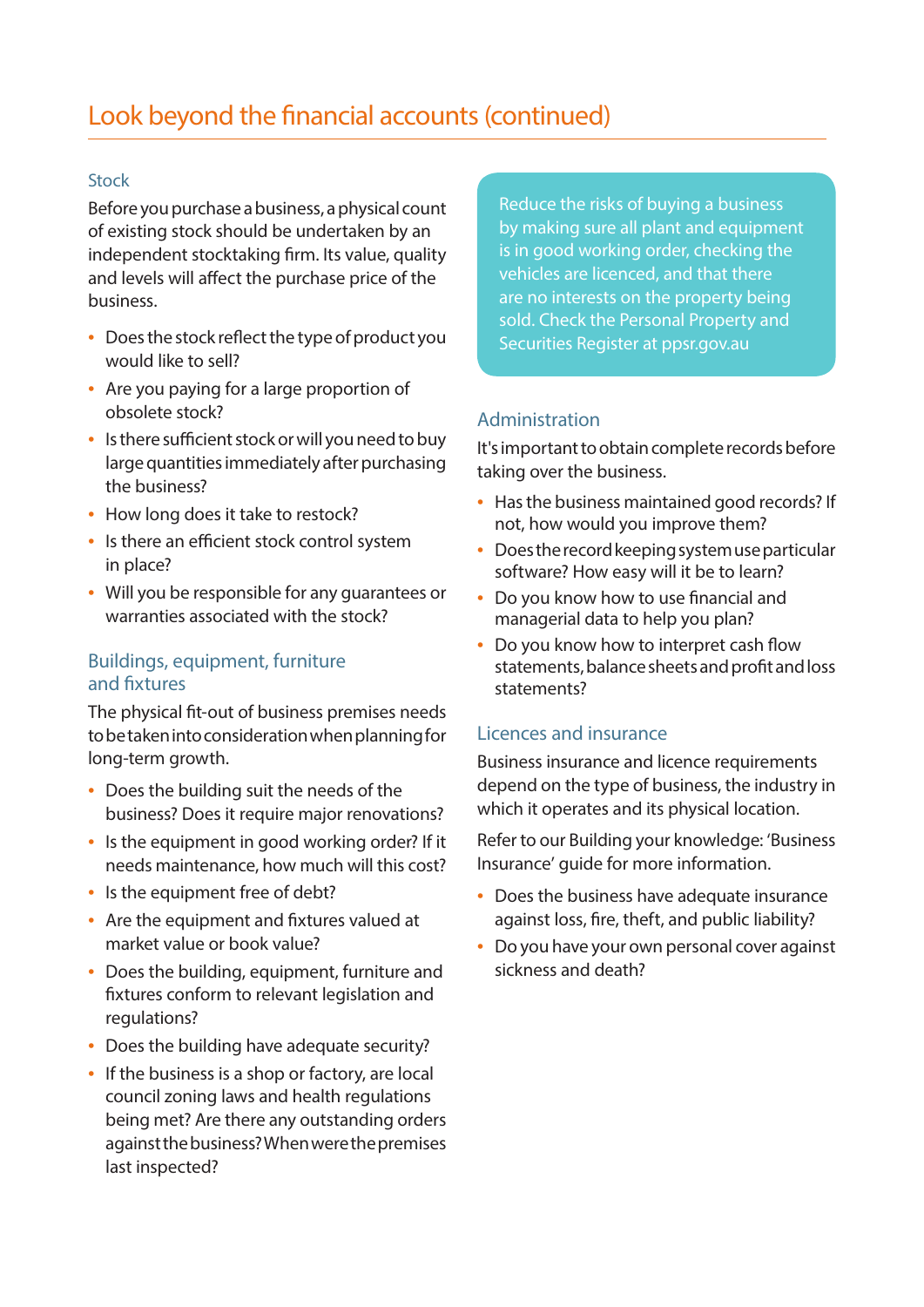# Understand the buying process

Buying a business can be a complicated process, so we recommend you seek professional assistance. Build a trusted support team including an accountant and lawyer. Refer to our Building your support team guides for advice.

### Making an offer

There is no standard documentation when buying a business. If you are not using a real estate agent or business broker you are likely to need a lawyer to draw up a legally binding offer and acceptance.

Negotiating a fair price involves understanding what's included in the sale of the business and any additional costs you may be responsible for, such as:

- stocktaking fee (you and the seller pay half each)
- settlement fee
- stamp duty
- business registration
- fees associated with premises (eg. re-assignment of legal costs, agent's commissions council rates, water rates, land tax, rentinad vance, merchants association fee)
- licences
- accountant's fees
- solicitor's fees
- bank fees
- stock (this can be substantial depending on the type of business)

For your own protection make sure all promises and undertakings given by the vendor are confirmed in writing.

Your lawyer should include appropriate conditions in the offer. This will allow you to withdraw your offer, without penalty, if the vendor doesn't meet these conditions.

#### **Key parties involved in selling a business**

- **Purchaser**; the buyer of the business
- **Vendor**; the seller of the business
- **Settlement agent**; the seller and vendor each have their own settlement agent. They handle the legal transfer of the business/property. This includes filing paperwork on your behalf and notifying relevant authorities regarding change of ownership.
- **Business broker**; works on behalf of the seller. They market the business and act as the go-between for the seller and buyer.
- **Lawyer**; reviews contracts and makes sure everything is legal.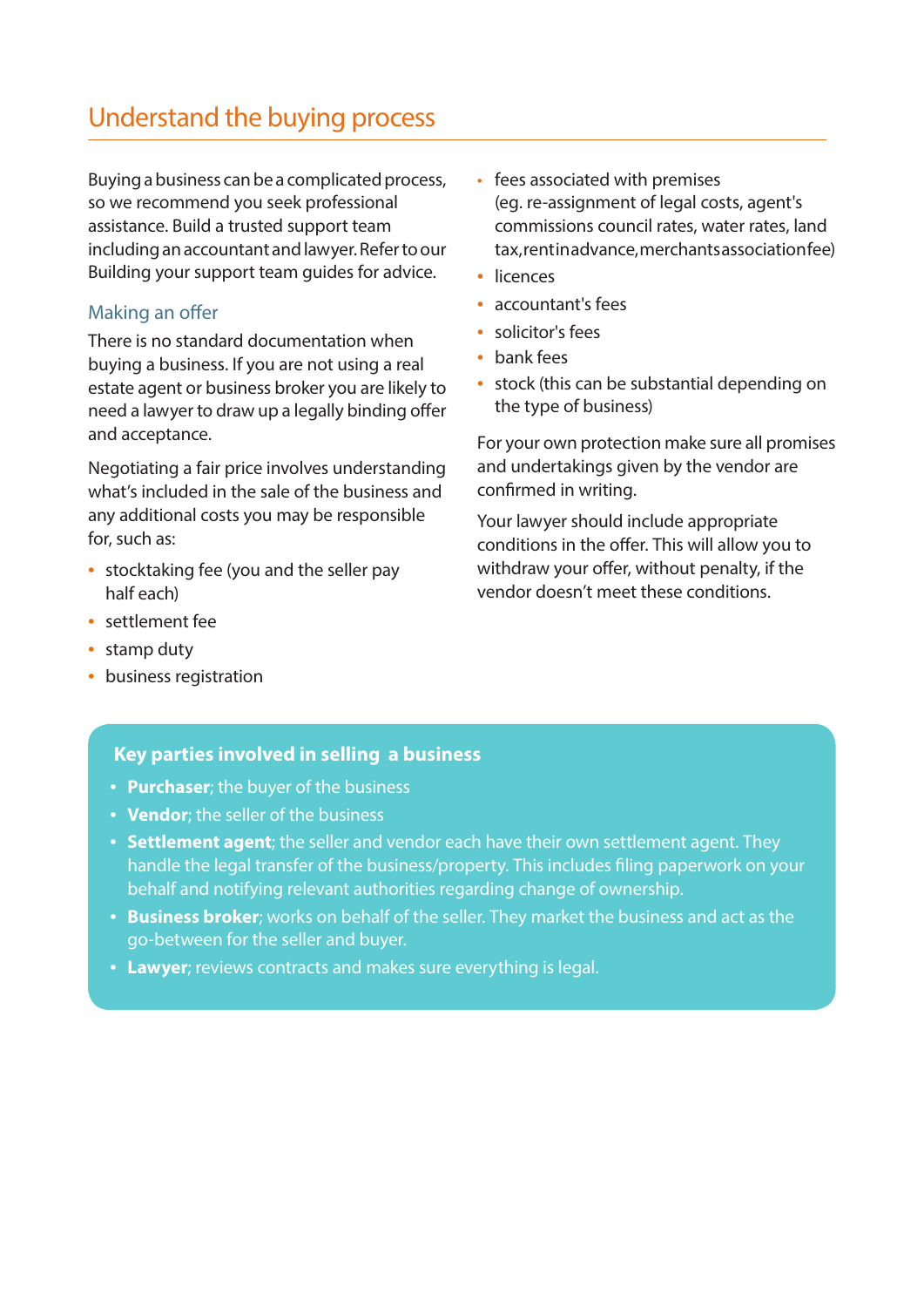# Close the deal

Protect yourself by following proper procedures.

### The sale of business contract

It's generally up to the vendor to draft the contract. Ensure your lawyer reviews all the paperwork before you sign anything. These are some of the clauses and additions that should be included:

- The contract should be subject to finance approval (if required), inspection of records, receiving the required licences, transfer of the lease of premises, re-assignment or grant of the franchise, and any other transfers.
- All assets related to the business must be itemised in the agreement including a 'proof of sale' clause, with any titles signed into your name.
- You should be aware of any current or future liabilities you will be taking on. The contract should state that liabilities not detailed will be met by the seller.
- If required, the contract should stipulate that the seller is prohibited from starting up a similar business within a certain time and distance from the business you have purchased.
- The contract should specify on which day you will be taking over the business and who will be paying the various fees.

### Before you move in

Between the contract being finalised and the settlement date (when you officially take over the business), it's recommended you have the following in place:

- Ensure all licences and permits relating to the operation of the business will be transferred to you at settlement date.
- Arrange business bank accounts.
- Take out appropriate insurance cover.
- Contact suppliers and advise them of the imminent change of ownership. Discuss existing credit terms and re-negotiate if required.
- Advise existing customers of the change of ownership – take this as an opportunity to do some early marketing.
- Advise service companies (water, power, phone etc.) of the change in ownership.
- Apply to the Australian Taxation office (ATO) for an Australian Business Number (ABN) and GST, if appropriate.
- Undertake any training you need to successfully run your business.
- If needed, make arrangements with staff.
- Undertake any training you need to successfully run your business.

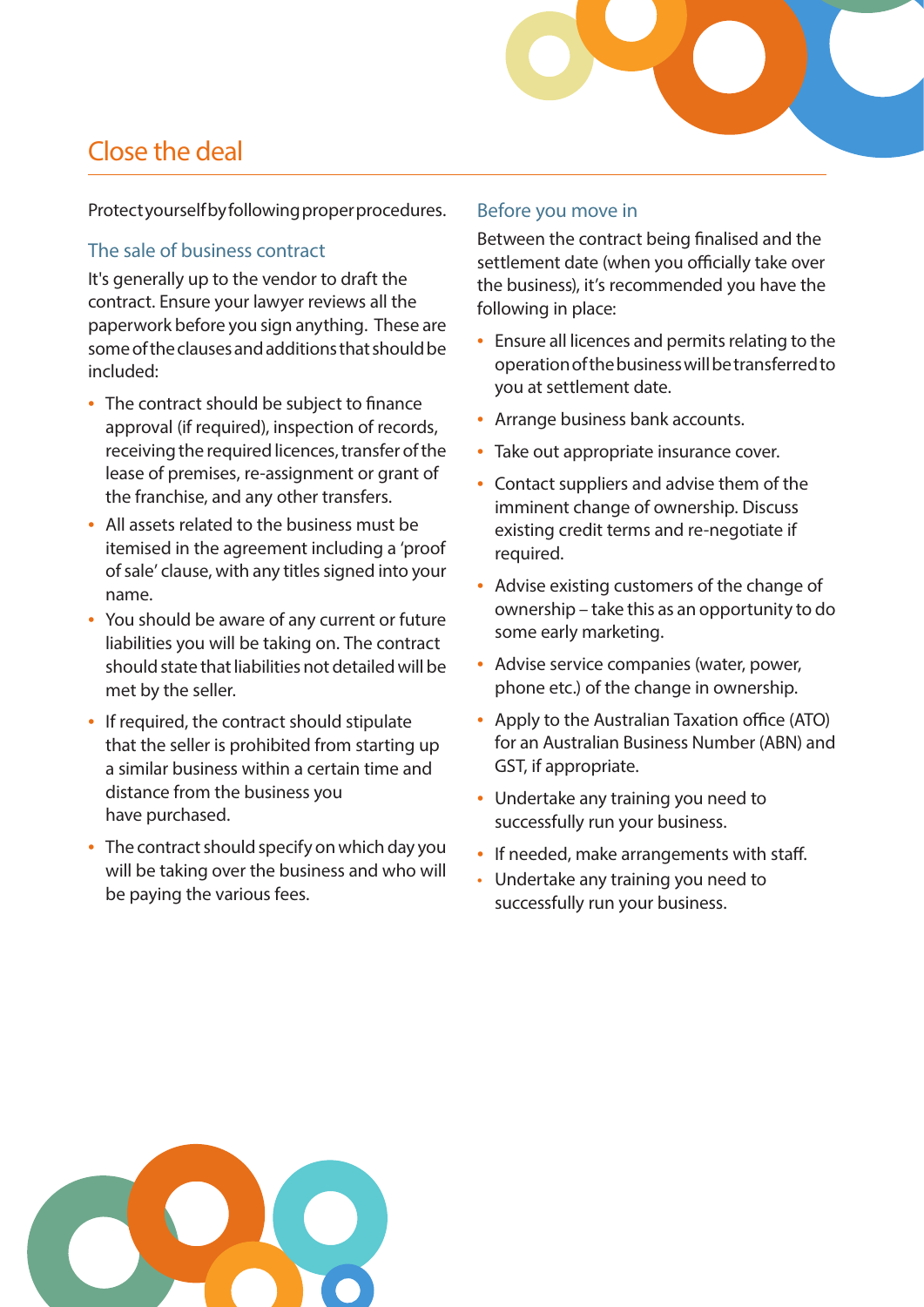### If your business is changing name:

- Register the new business name and trademarks.
- Arrange new signage.
- Order stationery, business cards, invoices, etc.
- Prepare promotional material, for example press releases, brochures, advertisements.

Once you have undertaken all the necessary steps, it's time to enjoy the rewards of being a small business owner!

Visit smallbusiness.wa.gov.au for more information or contact one of our business advisers on 133 140.

Sign up for our monthly e-news and follow us on facebook.com/smallbusinesswa to receive handy hints and tips on running your business.

Note: This information is not a substitute for legal advice.